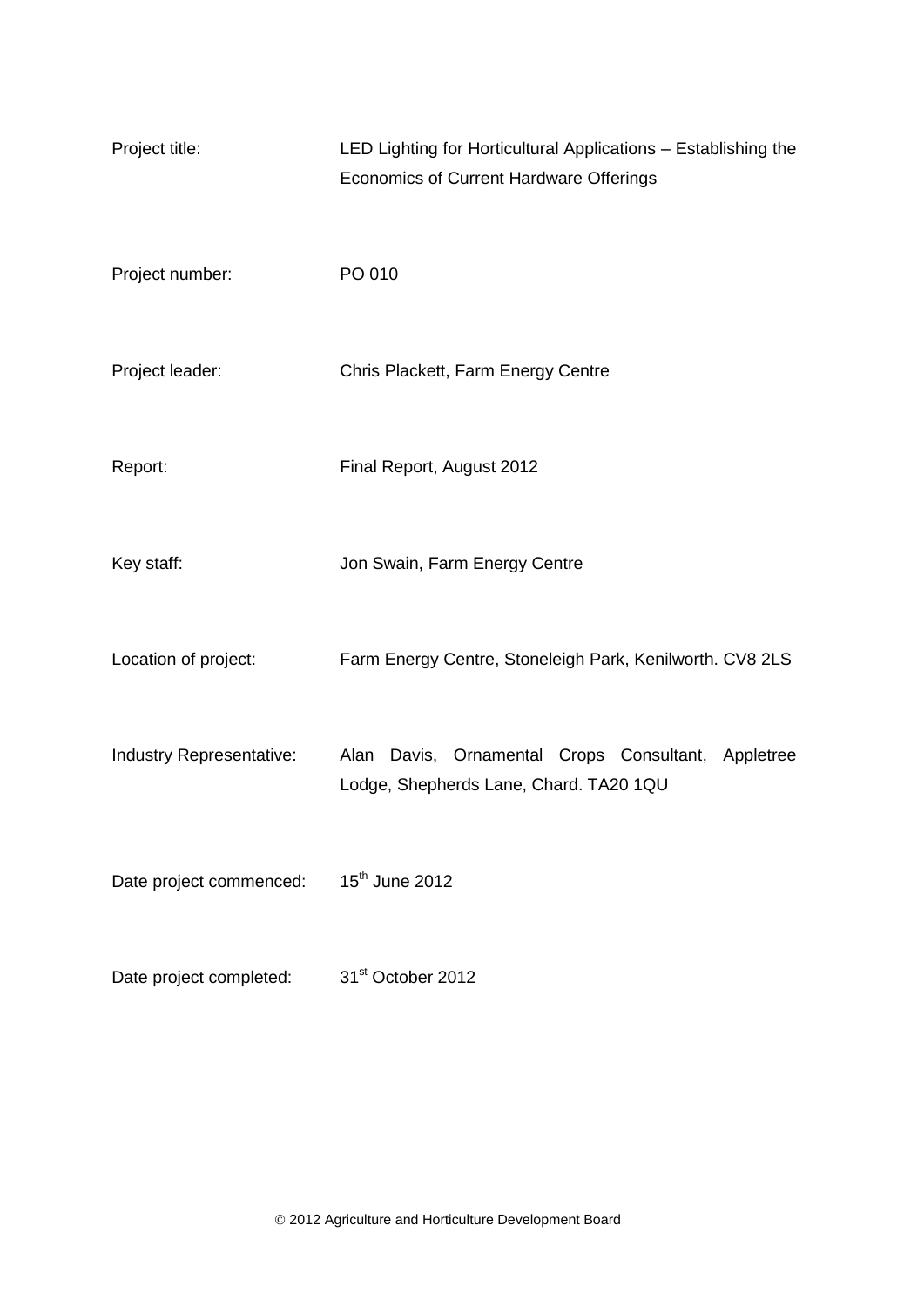## **DISCLAIMER**

*AHDB, operating through its HDC division seeks to ensure that the information contained within this document is accurate at the time of printing. No warranty is given in respect thereof and, to the maximum extent permitted by law the Agriculture and Horticulture Development Board accepts no liability for loss, damage or injury howsoever caused (including that caused by negligence) or suffered directly or indirectly in relation to information and opinions contained in or omitted from this document.* 

*Copyright, Agriculture and Horticulture Development Board 2012. All rights reserved.*

*No part of this publication may be reproduced in any material form (including by photocopy or storage in any medium by electronic means) or any copy or adaptation stored, published or distributed (by physical, electronic or other means) without the prior permission in writing of the Agriculture and Horticulture Development Board, other than by reproduction in an unmodified form for the sole purpose of use as an information resource when the Agriculture and Horticulture Development Board or HDC is clearly acknowledged as the source, or in accordance with the provisions of the Copyright, Designs and Patents Act 1988. All rights reserved.* 

*AHDB (logo) is a registered trademark of the Agriculture and Horticulture Development Board.*

*HDC is a registered trademark of the Agriculture and Horticulture Development Board, for use by its HDC division.*

*All other trademarks, logos and brand names contained in this publication are the trademarks of their respective holders. No rights are granted without the prior written permission of the relevant owners.*

The results and conclusions in this report are based on an investigation conducted over a one-year period. The conditions under which the experiments were carried out and the results have been reported in detail and with accuracy. However, because of the biological nature of the work it must be borne in mind that different circumstances and conditions could produce different results. Therefore, care must be taken with interpretation of the results, especially if they are used as the basis for commercial product recommendations.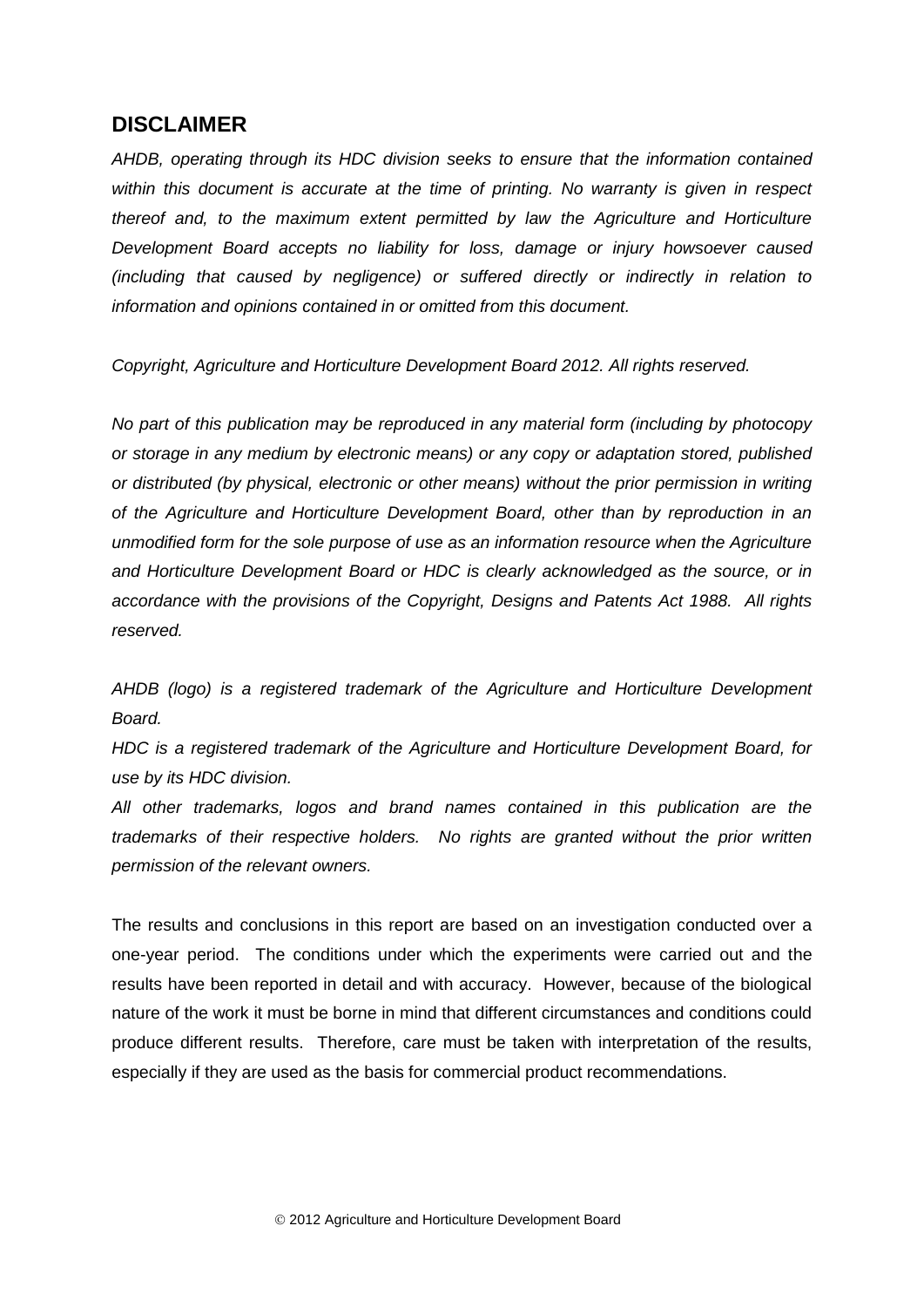AUTHENTICATION

We declare that this work was done under our supervision according to the procedures described herein and that the report represents a true and accurate record of the results obtained.

Chris Plackett

Commercial Director

Farm Energy Centre

Signature . Chris Hlachett . Date. ...28<sup>th</sup> November 2012...

Report authorised by:

Andrew Kneeshaw

Managing Director

Farm Energy Centre

Signature . All Kneech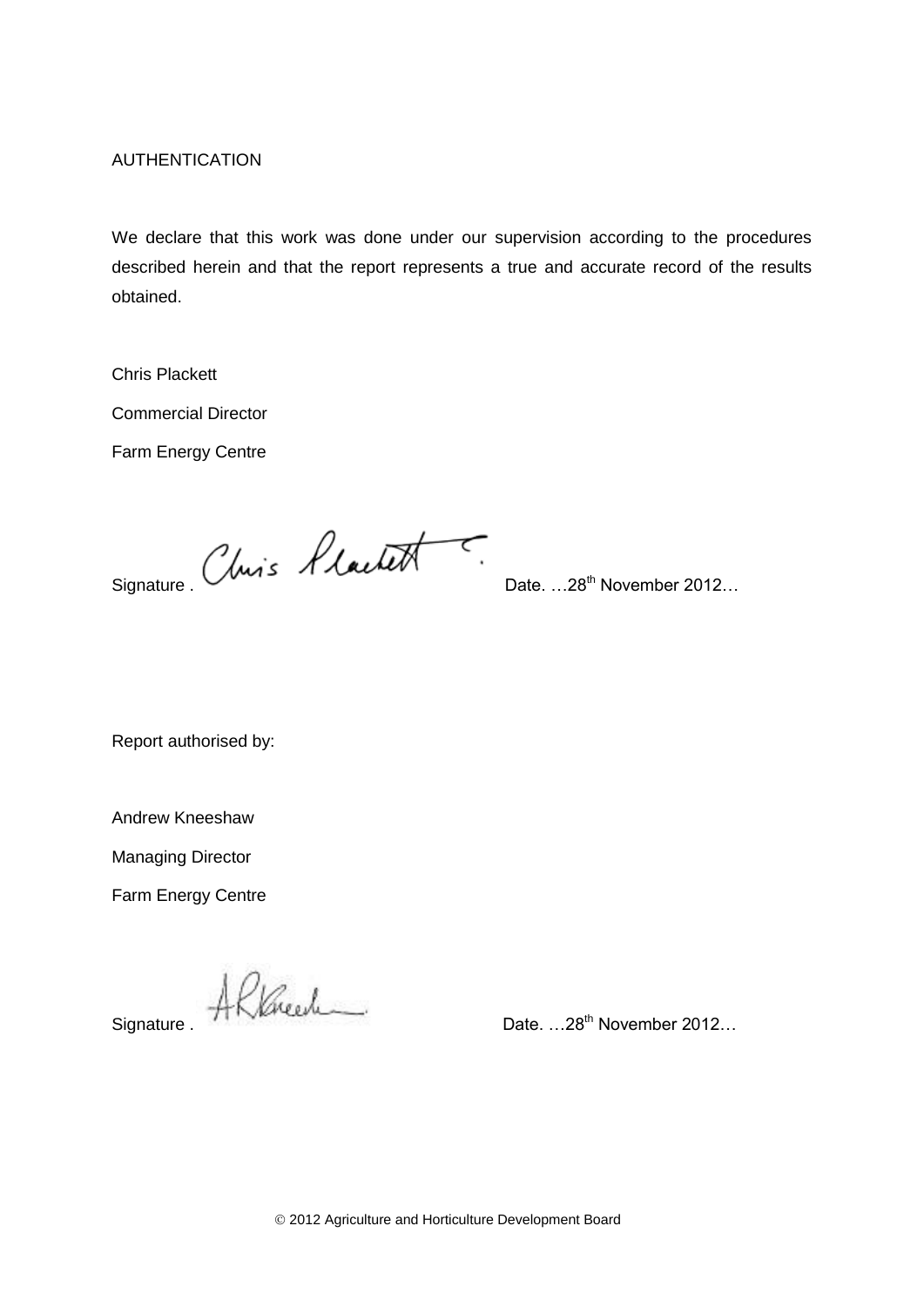# **CONTENTS**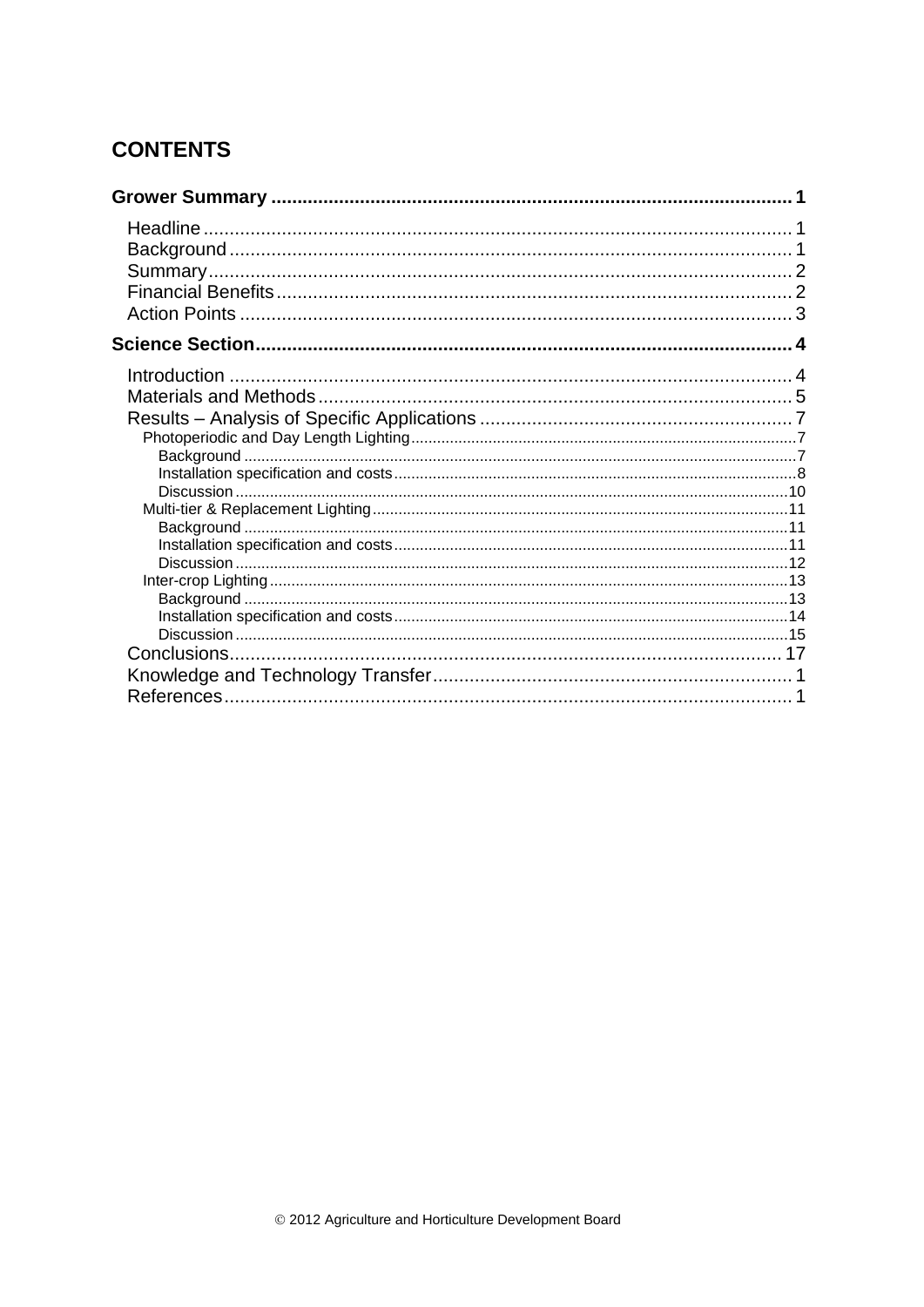## **GROWER SUMMARY**

## **Headline**

- Multi-tier lighting is currently the most promising commercial option for Light Emitting Diodes (LEDs)
- Photoperiod and inter-crop LED lighting would need to demonstrate additional crop production benefits in order to generate the extra income warrant investment
- LED economic calculators can be downloaded from [www.growsave.co.uk.](http://www.growsave.co.uk/)

## **Background**

There are currently a number of examples of commercially available LED light sources that manufacturers have developed specifically for horticultural applications. Several leading horticultural companies (located in countries like, The Netherlands, Denmark, Sweden and North America) are investing in these lighting technologies in the following applications:

- Day-length manipulation as a direct replacement for tungsten lighting over flowering crops, soft fruit etc.
- Young plant lighting as a replacement for fluorescent tubes in growing rooms or for multilayer growing on of small plants like cuttings, etc. It is also suggested that foliage crops such as herbs and lettuce can be successfully grown with these systems.
- Inter-crop lighting here arrays of LEDs are placed deep in the crop canopy to stimulate activity from the parts of the plants that are shaded in traditional production systems. Applications are in both the ornamental and edible protected crops (PC) sector with cut flowers and vine crops (e.g. tomato) being the most suitable.

At the moment, little is understood about the economics of using these techniques on UK nurseries.

To provide indications of the likely economics of using the available equipment on UK nurseries, a number of example scenarios have been evaluated for the lighting techniques listed here. In all cases the LED solution has been compared to current commercial 'best practice' using conventional lighting equipment.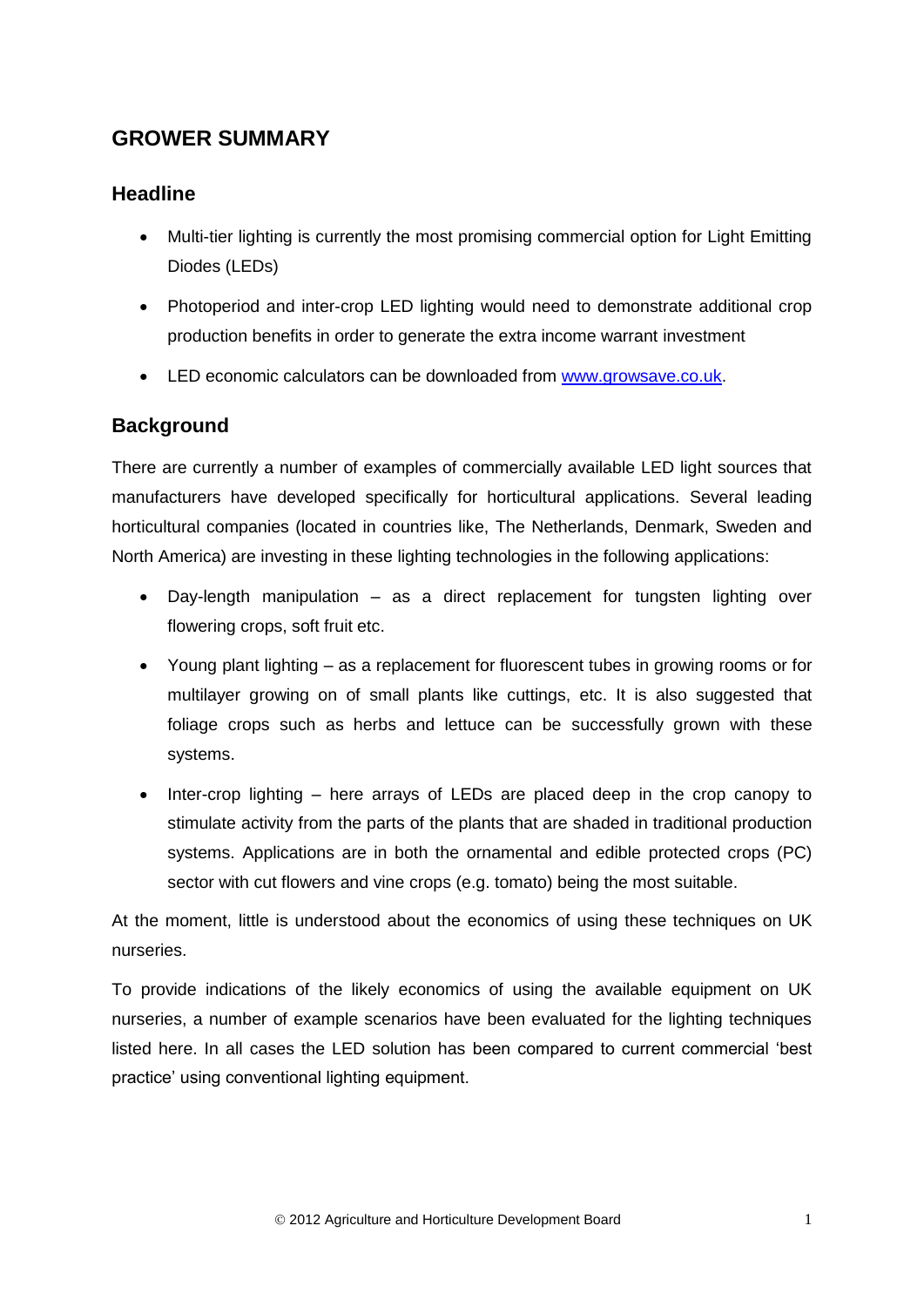## **Summary**

The findings of the work are:

- 1. **Photoperiodic lighting** the switch from incandescent (tungsten) light bulbs to the equivalent LED is only financially viable if additional crop benefits worth at least £1.68 / $m^2$ /year are achieved. The LED installation will give energy cost savings of £0.44 / $m^2$ /year, and although this is the biggest contribution to repaying the capital cost of installing LEDs, it is insufficient to give a payback period of five years or less.
- 2. **Multi-tier lighting** this is currently the most economically viable application as, when compared to an existing installation using tubular fluorescent lamps, the energy cost savings from LEDs are sufficient to give a payback inside five years. When appraised over a five year project, the costs for the LED installation (including capital purchase, energy and operation and maintenance) are around £13.50 /m<sup>2</sup>/year less than the operating costs for the existing installation.
- 3. **Inter-crop lighting** this technique is a new innovation that has come to the fore alongside the development of LEDs. When it is used alongside traditional supplementary lighting with high pressure sodium (HPS) lamps positioned overhead, it allows the rating of the HPS lamps to be reduced. This is because the LEDs can deliver light into the plant canopy rather than relying on the ability of the overhead lights to penetrate beyond the head of the crop. Currently the technique is restricted to growing vine salad crops like tomato and cucumber, and with these applications additional income in excess of £42.68 /m<sup>2</sup>/year is needed for a project to repay in less than five years. This comparison is made based on the assumption that no supplementary lighting is being used at present.

It is worth noting that, if the lighting in this application is based on overhead HPS alone, and a project payback of five years or less is targeted, the additional income needed compared to 'no lighting' is £31.50 /m<sup>2</sup>/year. This shows that inter-lighting with LEDs requires an additional £10.18 /m $^2$ /year.

## **Financial Benefits**

The financial benefits of the scenarios and applications tested in the project are given in summary above, however these are indicative only figures based on the assumptions made for the analysis. Growers are therefore advised to carry out similar calculations for their own circumstances using the calculators developed by this project. These are available as downloadable spreadsheets from [www.growsave.co.uk.](http://www.growsave.co.uk/) Spreadsheets are available for each of the three lighting applications studied by the project.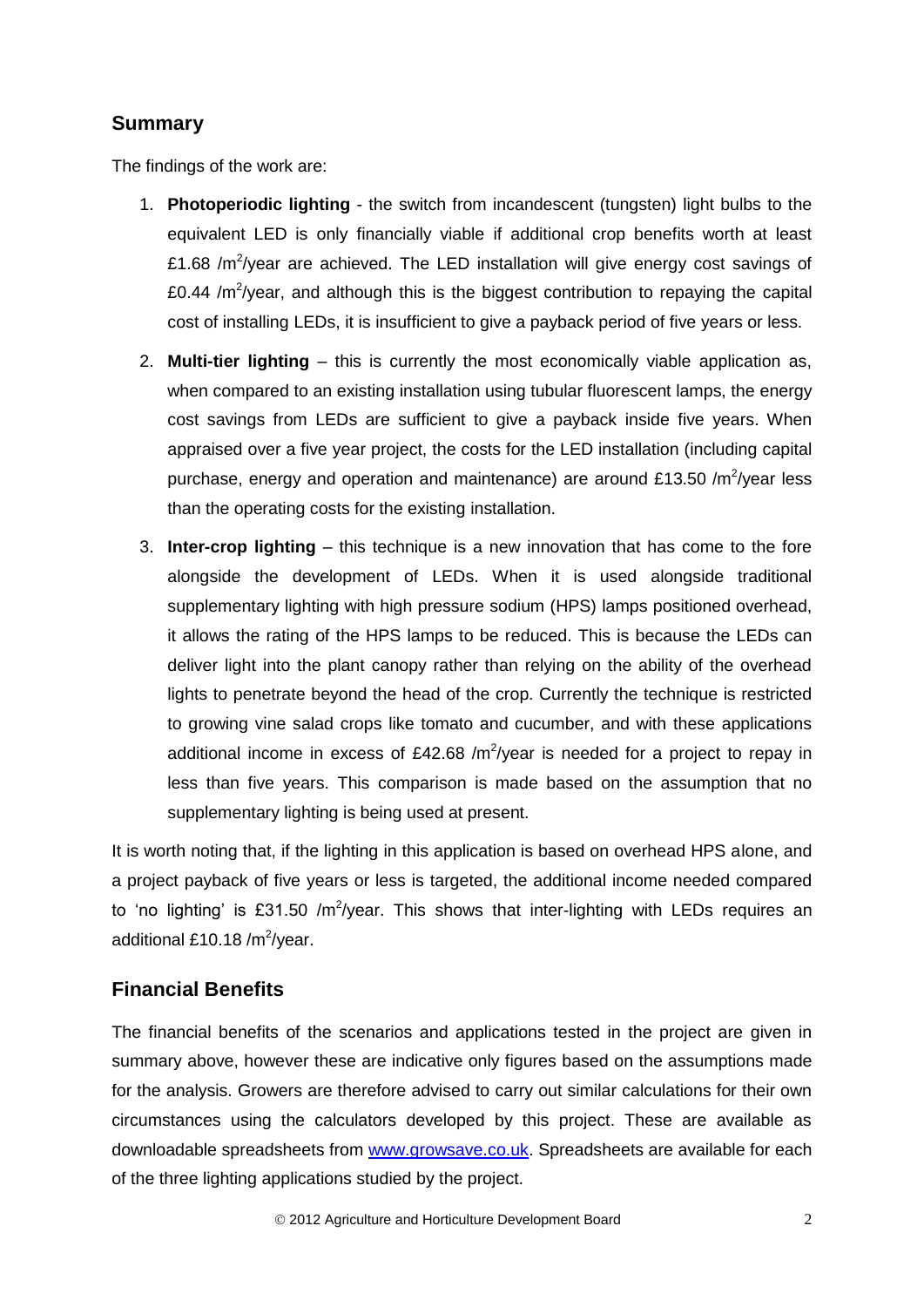## **Action Points**

- 1. The use of LED for multi-tier lighting is currently the most economically attractive proposition, with applications either in growing rooms or on multi-level benches in greenhouses. Growers currently using fluorescent bench lighting should look at the option of using LEDs, as the energy savings given by these lights can give commercially attractive paybacks. Also, with suitable crops, the option of increasing production capacity by adding additional tiers of benches with LED lighting could also be a cost effective alternative to expanding greenhouse area.
- 2. Photoperiodic lighting with LEDs is not economically viable at the moment as the energy cost saving from the lamps does not payback the capital investment in a commercially acceptable time (i.e. five years or less). However, growers should keep a watching brief on this technique as falls in capital cost (to just under £10 per lamp) could make this application economic.
- 3. Compared to crops produced with conventional lighting systems, LEDs need to provide additional income to be economically viable. This may be achieved through production improvements such as increased yield, higher quality, reduced disease incidence etc. Growers must look out for the results of research & development with crops grown under LEDs to asses if the improvements achieved are sufficient to justify investment.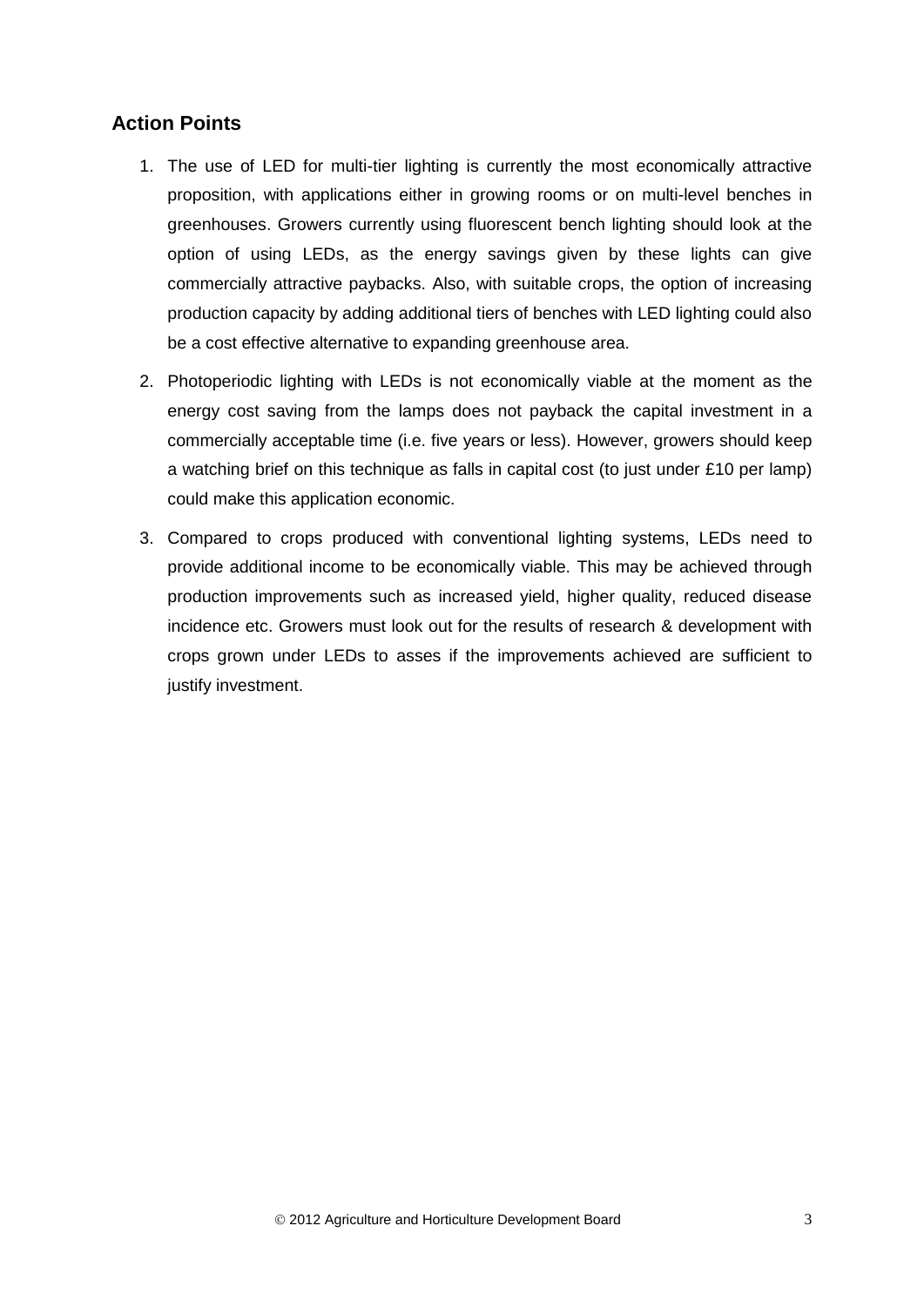# **SCIENCE SECTION**

## **Introduction**

Light emitting diode (LED) lighting has a number of technical characteristics that seemingly make it attractive for horticultural protected cropping (PC) applications. These include:

- The ability to tailor the spectral output of the lamps to the needs of different crops and /or plant species.
- Low radiant heat output; this means that the LED lights can be positioned close to plants.
- Energy saving when compared to traditional light sources.

Although LED light sources have been available for some time, hardware development is moving quickly and several horticulture specific products are commercially available. Some of these are from multi-national lighting manufacturers; the most notable being Philips. In addition, other niche LED lighting manufacturers such as Valoya are concentrating on the horticultural sector.

The HDC's GrowSave project team organised a study tour to Holland in January 2012 which looked at the development of LED lighting and visited some projects where LED lighting had been installed. The conclusions drawn from this study tour were that, whilst LED solutions for supplementary lighting are not yet a technical (or commercial) reality, other applications are 'here and now' and several leading horticultural companies (located in countries like, The Netherlands, Denmark, Sweden and North America) are aggressively investing in LED lighting. These applications are:

- Day-length manipulation as a direct replacement for tungsten lighting over flowering crops, soft fruit etc.
- Young plant lighting as a replacement for fluorescent tubes in growing rooms, germination rooms or for multilayer growing on of cuttings etc. It is also suggested that foliage crops such as herbs and lettuce can be successfully grown with these systems.
- Inter-crop lighting here arrays of LEDs are placed deep in the crop canopy to stimulate activity from the parts of the plants that are shaded in traditional production systems. Applications are in both the ornamental and edible PC sector with cut flowers and vine crops (e.g. tomato) being the most suitable.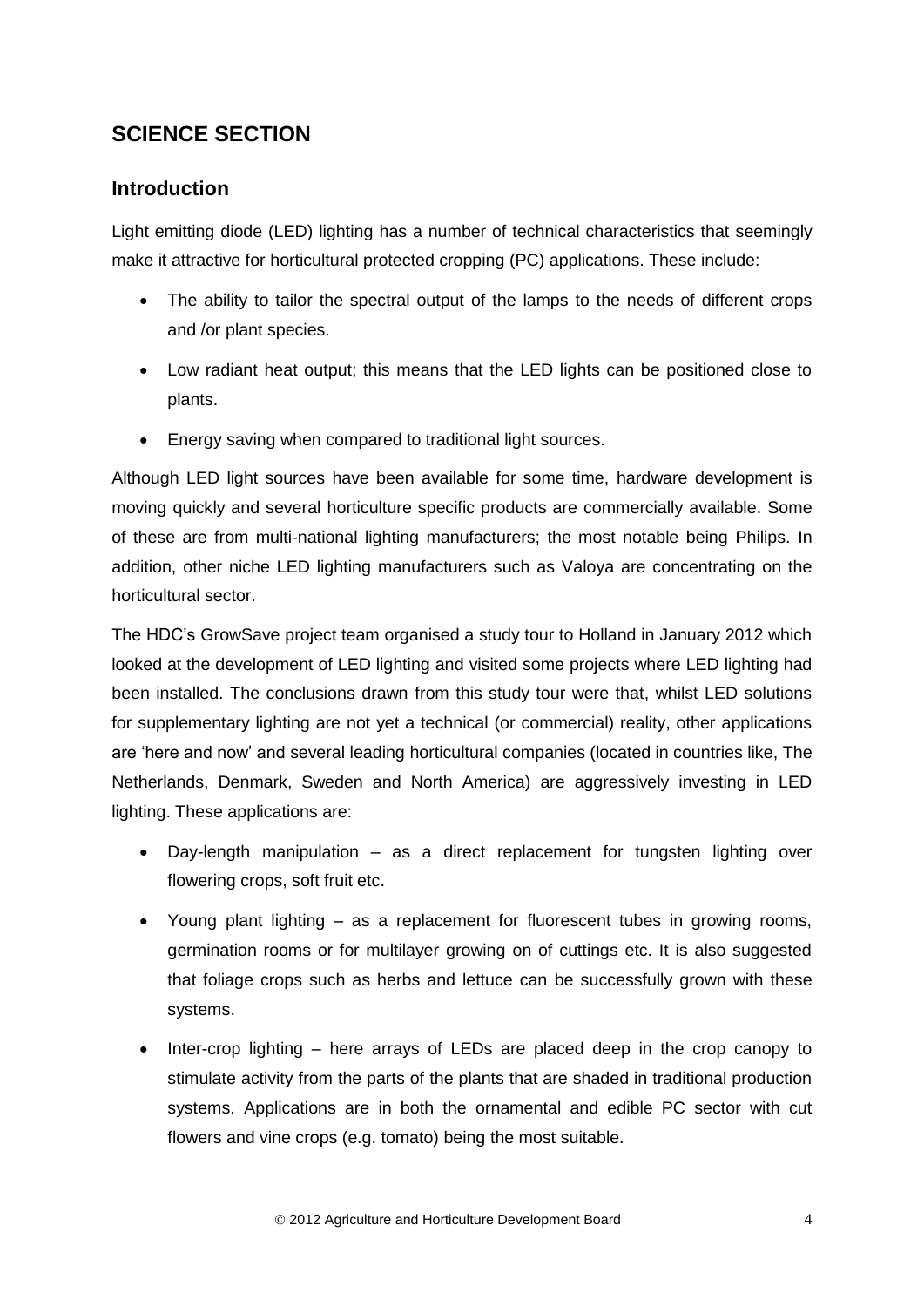Whilst some of the early adopter uptake of these applications can be readily accessed for viewing, there is little sound independent information available about their economics. Also, as the installations are in countries outside the UK, local financial conditions and currency issues will have a significant effect on the relevance of the information to the UK.

This project has investigated these three applications and made calculations of the LED installation requirements needed. Capital and running costs have then been calculated so that the financial viability of switching from traditional lighting to LEDs can be assessed by growers.

## **Materials and Methods**

This work was carried out as a desk based study that analysed data/information relating to three horticultural lighting techniques and the performance specification of both conventional and commercially available LED lighting equipment. Data was sourced from published horticultural lighting information and lighting equipment manufacturers and suppliers. The three lighting techniques considered in the study were:

- 1. Day length manipulation /night break lighting.
- 2. Multi-tier lighting (for growing rooms, multi-layer benches etc.).
- 3. Inter-canopy lighting.

The procedure used for assessing the various lighting techniques and the equipment options available was as follows:

- 1. Use the current knowledge/recommendations on lighting levels for specific crop groups and applications as the starting point for specifying the LED installation requirements<sup>(1)</sup>. Light requirements are specified in terms of photosynthetic photon flux (PPF) in  $\mu$ mol/m<sup>2</sup>/s and the duration of the lighting treatment.
- 2. Determine the layout of 'conventional' lamps that will meet the required lighting specification and, for this standard installation, calculate the energy consumption and energy running costs.
- 3. Use LED performance and output data obtained from manufacturers to determine an installation layout for LEDs that can provide an equivalent lighting output to the 'conventional ' set up. Calculate the energy consumption and running cost for this 'alternative' LED installation.
- 4. Use equipment prices obtained from the manufacturers to calculate the difference in purchase costs between the 'conventional' and LED solutions.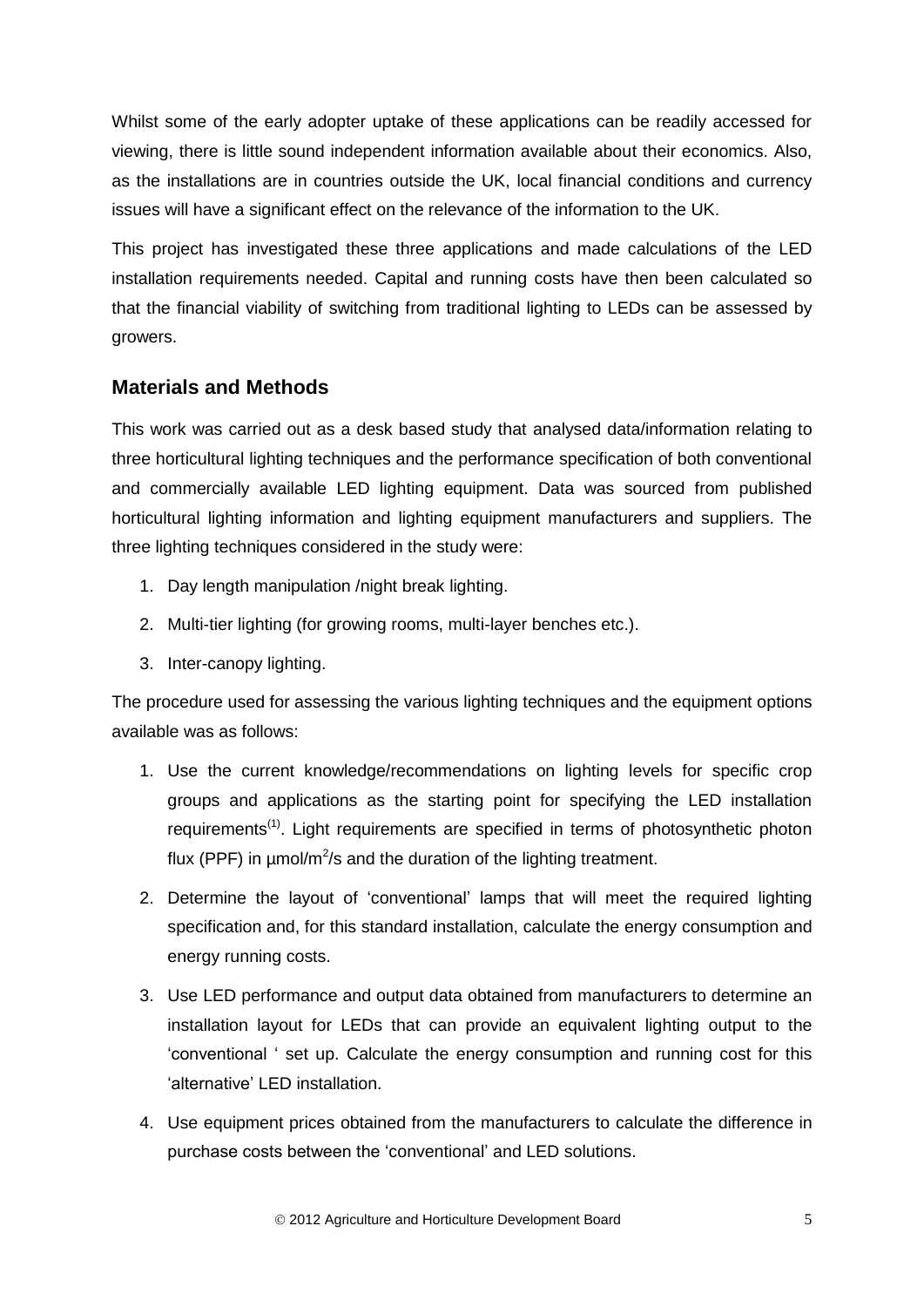- 5. Consider the life expectancy of the conventional and LED lamps and factor in replacement cost differences.
- 6. Calculate project payback requirements for the upgrade options compared to conventional solutions. This has been done in terms of either a simple payback period or as the additional income required to give a financial return within a set project appraisal period. For the purposes of the analyses made in this project a five year appraisal period has been used.

A set of spreadsheets was written to carry out the evaluations described in the following sections of this report. These spreadsheets allowed different sets of assumptions to be tested and the economic effects quantified. In practice growers will be operating under constraints that are not the same as the assumptions made here. This means that the outcomes of the analyses will be different for different growers. In recognition of this, and to allow growers to test different scenarios for each of the applications investigated, the spreadsheet calculators have been made available to HDC members. Access to these is via the GrowSave project website [www.growsave.co.uk](http://www.growsave.co.uk/) from where they can be downloaded. A screenshot of one of the calculators is shown in Figure 1.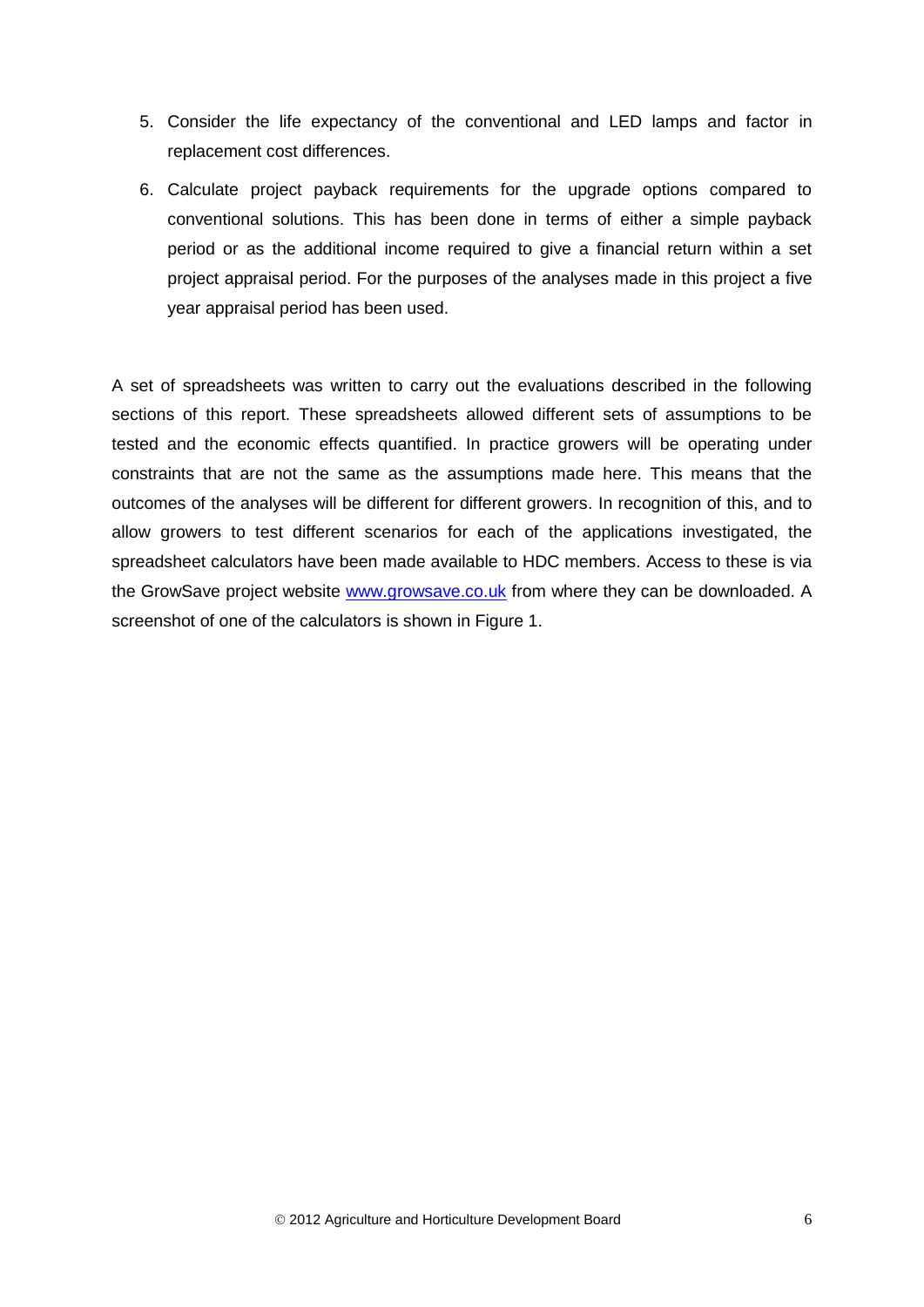|                                | <b>Instructions</b>                                   |                                                            |                           |  |
|--------------------------------|-------------------------------------------------------|------------------------------------------------------------|---------------------------|--|
|                                | These are user input cells                            |                                                            |                           |  |
|                                |                                                       | These are cells that are not necessary for the calculation |                           |  |
|                                | White cells are calculations and shouldn't be altered |                                                            |                           |  |
|                                |                                                       |                                                            |                           |  |
|                                |                                                       |                                                            |                           |  |
|                                | About your site and supplementary light requirements  |                                                            |                           |  |
| Length                         |                                                       | 50 <sub>cm</sub>                                           |                           |  |
| Width                          |                                                       | $100 \, \mathrm{m}$                                        |                           |  |
| Area                           |                                                       | $5,000$ m2                                                 |                           |  |
| <b>Row spacing</b>             |                                                       | 1.6 <sub>m</sub>                                           |                           |  |
| ppf required                   |                                                       | $180 \mu \text{mol/m2/s}$                                  |                           |  |
| <b>Operation hrs/year</b>      |                                                       | $2200$ # hrs                                               |                           |  |
| <b>Electricity Cost</b>        |                                                       | 10 p/kWh                                                   |                           |  |
| <b>Appraisal period</b>        |                                                       | 5 years                                                    |                           |  |
|                                |                                                       |                                                            |                           |  |
|                                | About your lighting installation and proposed upgrade |                                                            |                           |  |
|                                |                                                       | Overhead with LED                                          |                           |  |
|                                | Overhead only                                         | interlighting                                              |                           |  |
|                                |                                                       |                                                            |                           |  |
| <b>Fitting type</b>            | <b>HPS</b>                                            |                                                            | type                      |  |
| <b>Fitting voltage</b>         |                                                       | 400                                                        | volts                     |  |
| <b>Fitting ballast type</b>    | Electronic                                            |                                                            | type                      |  |
| <b>Overhead ppf delivered</b>  |                                                       | 180                                                        | $125 \mu \text{mol/m2/s}$ |  |
|                                |                                                       |                                                            |                           |  |
| <b>LED fitting type</b>        |                                                       | Phillps                                                    | type                      |  |
| <b>LED fitting wattage</b>     |                                                       |                                                            | 114 watts                 |  |
| <b>LED ppf delivered</b>       |                                                       |                                                            | 55.00 µmol/m2/s           |  |
| <b>LED lighting load</b>       |                                                       |                                                            | 143 kW                    |  |
| <b>Overhead lighting load</b>  | 497                                                   |                                                            | 345 kW                    |  |
| <b>Total lighting load</b>     | 497                                                   |                                                            | 488 kW                    |  |
|                                |                                                       |                                                            |                           |  |
|                                | <b>Annual costs</b>                                   |                                                            |                           |  |
|                                |                                                       |                                                            |                           |  |
| <b>Annual electricity cost</b> | £<br>109,330                                          | £<br>$107,274$ £                                           |                           |  |
|                                | £                                                     |                                                            |                           |  |

**Figure 1** – Screenshot of LED project economics calculator

# **Results – Analysis of Specific Applications**

## *Photoperiodic and Day Length Lighting*

## **Background**

Photoperiodic lighting is commonly used to promote flowering in long-day plants or to prevent/delay it in short-day species and growers have long experience of using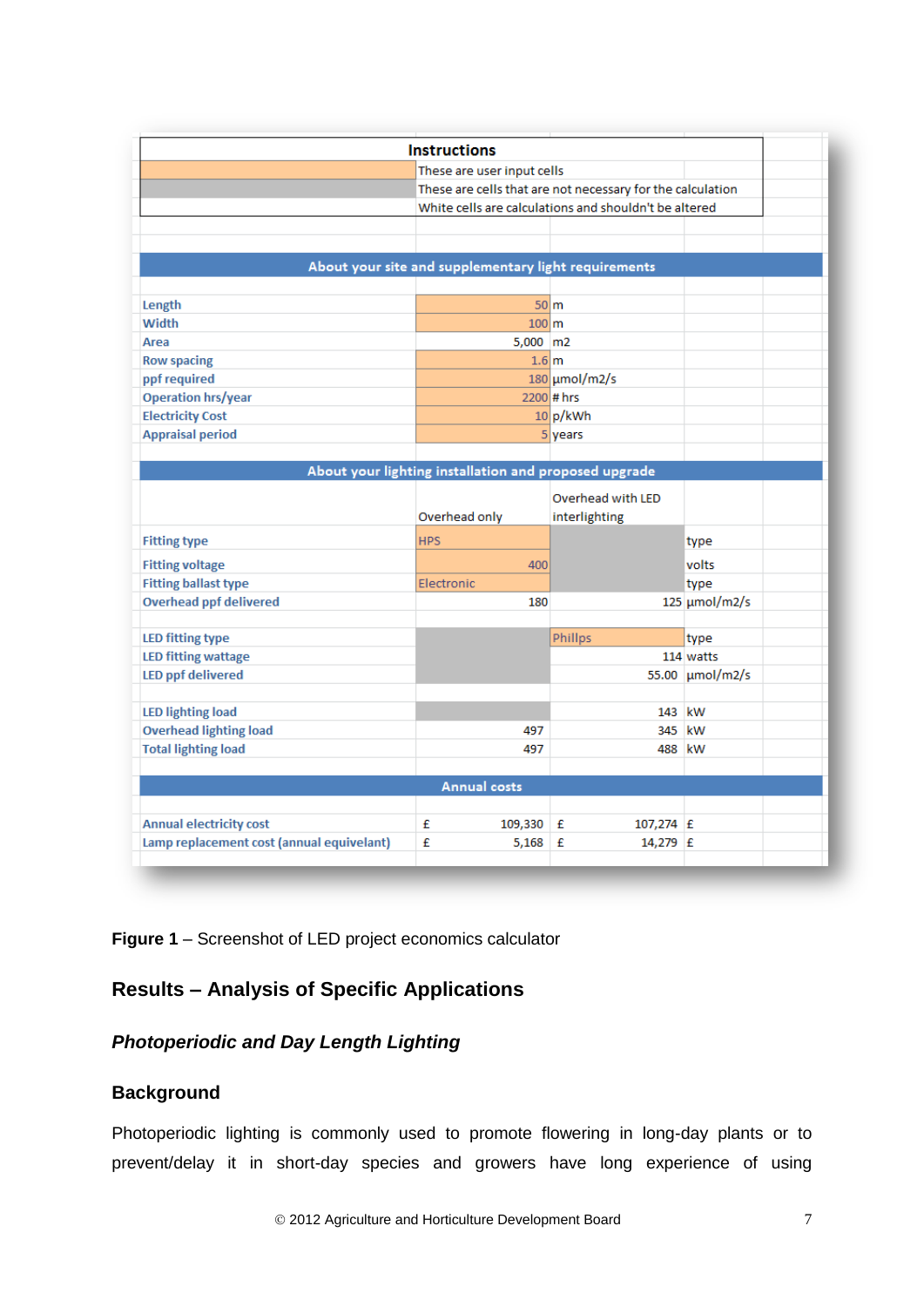incandescent light bulbs (also known as GLS lamps or tungsten light bulbs) for this purpose. The spectral output of GLS lamps is dominated by red and far-red components of the electromagnetic spectrum, and light in these wavelengths is known to effectively control the day-length response of plants.

An EU wide ban on the manufacture and import of incandescent lamps has now been introduced which means that, over time, these lamps will not be available. As a result growers are now looking for a replacement light source that gives an equivalent performance. Some work has been carried out to look at the suitability of compact fluorescent lamps (CFLs)<sup>(2)</sup>. This work found that these lamps can't be used as a universal replacement for GLS on all species because of the different spectral output.

Using LEDs would seem to be a natural choice as the lamp can be designed to have the same spectral distribution as an incandescent lamp. Spectral imbalance can cause plant stretching and the predominance of the Far Red spectrum in GLS bulbs can heighten this. With the ability to tune LED spectral output to the plant's requirements there is a good chance that plant stretching can be well controlled and better quality plants produced.

The other big advantage of LED lamps is energy saving, but for many growers the energy consumption (and associated cost) of photoperiodic lighting is not a major concern.

In practice however, the economic viability of switching to LED is still dependent on the running cost saving, especially as the science of tailoring individual crop type requirements to LED spectral output is still in its infancy.

#### **Installation specification and costs**

Standard recommendations for photoperiodic lighting are to provide a photosynthetic photon flux density (PPFD) of between 2.5 and 5.0  $\mu$ mol/m<sup>2</sup>/s. These recommendations have been produced using incandescent light sources, and with this type of bulb this equates to a light intensity of between 125 and 250 lux (or 0.5 to 1.0  $W/m^2$  PAR). Because the spectral output of LED replacements has been engineered to match that of incandescent, it is reasonable to assume that these traditional recommendations can still be used.

The majority of existing photoperiodic lighting installations use either bayonet cap or Edison screw cap light bulbs installed into catenary cables. An example of recommendations for the spacing of the bulbs above the crop is shown in table 1 below.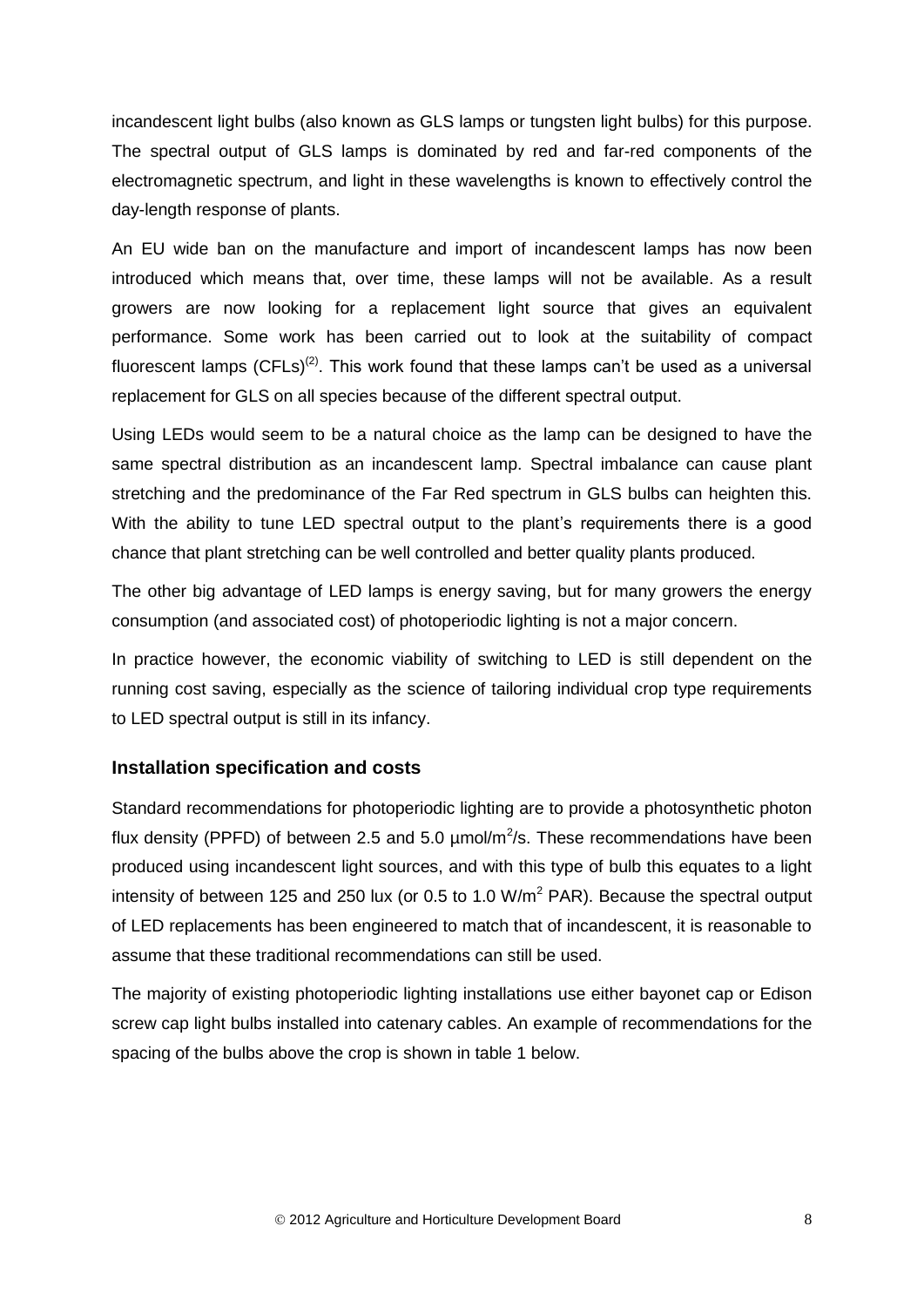| Lamp power (W) | above plants (m) | Mounting beight Spacing (either way, Area / lamp $(m2)$<br>m) |     |
|----------------|------------------|---------------------------------------------------------------|-----|
| 60             | $0.6$ to $0.9$   | $1.2^{\circ}$                                                 | 1.4 |
| 100            | 1.2 to 1.4       | 1.8                                                           | 3.2 |
| 150            | 1.5 to $1.8$     | 3.1                                                           | 9.6 |

**Table 1.** – Recommendations for the installation of incandescent lamps for photoperiodic lighting (2)

Most growers use either 100 W or 150 W bulbs and, to minimise the cost of change, a replacement lamp is needed that can be used in existing catenary cable installations. At the moment an obvious choice for an LED replacement that meets this requirement is available from Philips. Their 'Greenpower LED flowing lamp' has been designed as a direct replacement for incandescent lamps, and the bulb specification means that it is best suited to being used instead of 100 W incandescent lamps (especially those with an internal reflector such as the 'Flower-Power bulb previously produced by Philips).

The Philips LED is manufactured with three alternative spectral output designs, deep red/white, deep-red/white/far-red and far-red. It has an electrical rating of 18 W (16 W for the deep-red version).

The economics of switching from incandescent to LED has been calculated based on switching from a 100 W incandescent lamp (without a reflector) to the Philips LED (deepred/white/far-red version) on an installation where the lamps are mounted on a 1.8 m x 1.8 m grid. The other assumptions used for the comparison were:

- Lighting level = 4  $\mu$ mol/m<sup>2</sup>/s.
- Operation time  $= 150$  hours/year.
- $\bullet$  Electricity cost = 10 p/kWh.
- $\bullet$  Lit area = 40 m x 12.8 m.

LED lamp purchase  $cost = £30$  each. This is a budget cost obtained from Philips. In practice capital cost will depend on individual quotation for a specific project and will depend on factors such as number of lamps etc.

The financial viability of this example was carried out using a five year appraisal period and it included all costs including electricity, maintenance and the replacement of any failed lamps.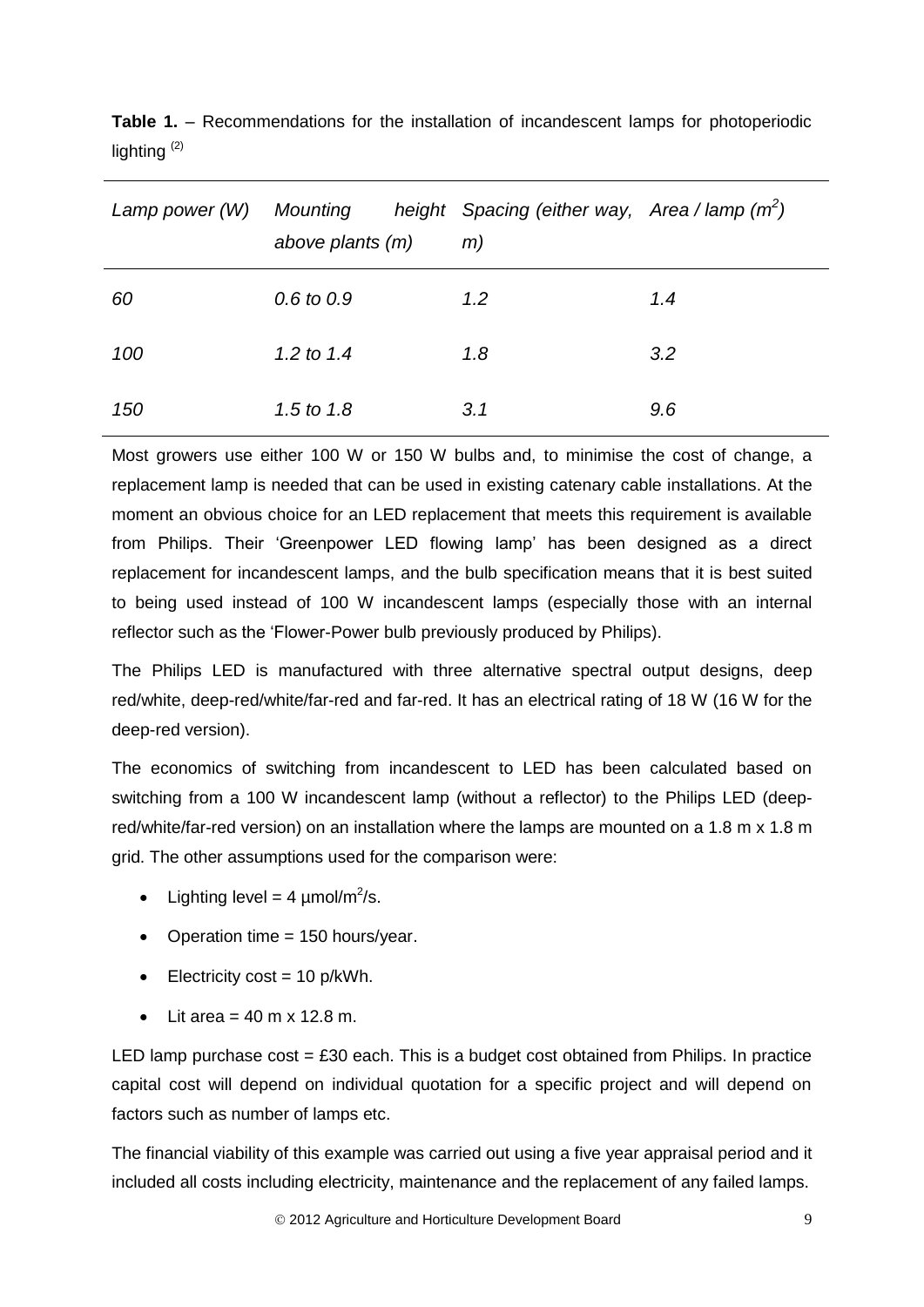The results of this analysis show that over five years, the LED installation costs an additional £1.61 /m<sup>2</sup>/year to operate. This assumes that the capital expenditure of the LED lamps is fully depreciated over the five year appraisal period. Electricity cost savings are £0.44 /m<sup>2</sup>/year, and this is the biggest contributor to repaying the capital investment in the LEDs. In addition there are some small savings in maintenance and replacement lamp costs.

With this example, the conclusion is that switching to LED lamps is only viable if additional cost savings or extra income can be achieved, and that the simple payback on the installation is in excess of 20 years.

#### **Discussion**

The various photoperiodic lighting scenarios tested indicate that, whilst there is LED hardware available that has been designed specifically for horticultural photoperiodic applications, the current economics will prohibit widespread uptake of the technology.

In many cases growers will need savings in running and maintenance costs to payback the capital costs needed to make the change from traditional incandescent lighting to LED. Even when bulbs are available that can be used directly in existing cabling, the current indicative purchase costs are so high that the energy and maintenance cost savings will typically take in excess of 20 years to pay back the capital expenditure. For paybacks to reduce to around five years, purchase costs will need to fall to around one third of the current selling price. For the Philips Greenpower LED flowing lamp that is currently on offer this means that it will need to sell for about £10 per lamp or less.

As highlighted above, using current bulb purchase and energy costs and appraising a project over five years, additional savings of £1.61 /m<sup>2</sup>/year are needed if an LED installation is going to be cost neutral compared to an existing incandescent lamp set up. Two possibilities of how this cost might be recovered are if additional sales can be achieved through better plant performance under LEDs or, with a new installation, electrical cabling costs can be reduced. The electrical load of a traditional installation with incandescent bulbs will have a total electrical load of about 350 kW/hectare. In comparison an LED installation will only need about 65 kW/Ha (i.e. less than 20% of the total electrical load). As a result the size of cables, electrical panels and the associated switching can all be reduced when LED lamps are used.

As indicated above, this is only relevant when installations are being made in greenhouses where photoperiodic lighting has not been previously used. Unfortunately calculating electrical installation cost reductions is not straightforward as it is site and electrical supply dependent. However, in some cases recovering a significant proportion of the £80,000 per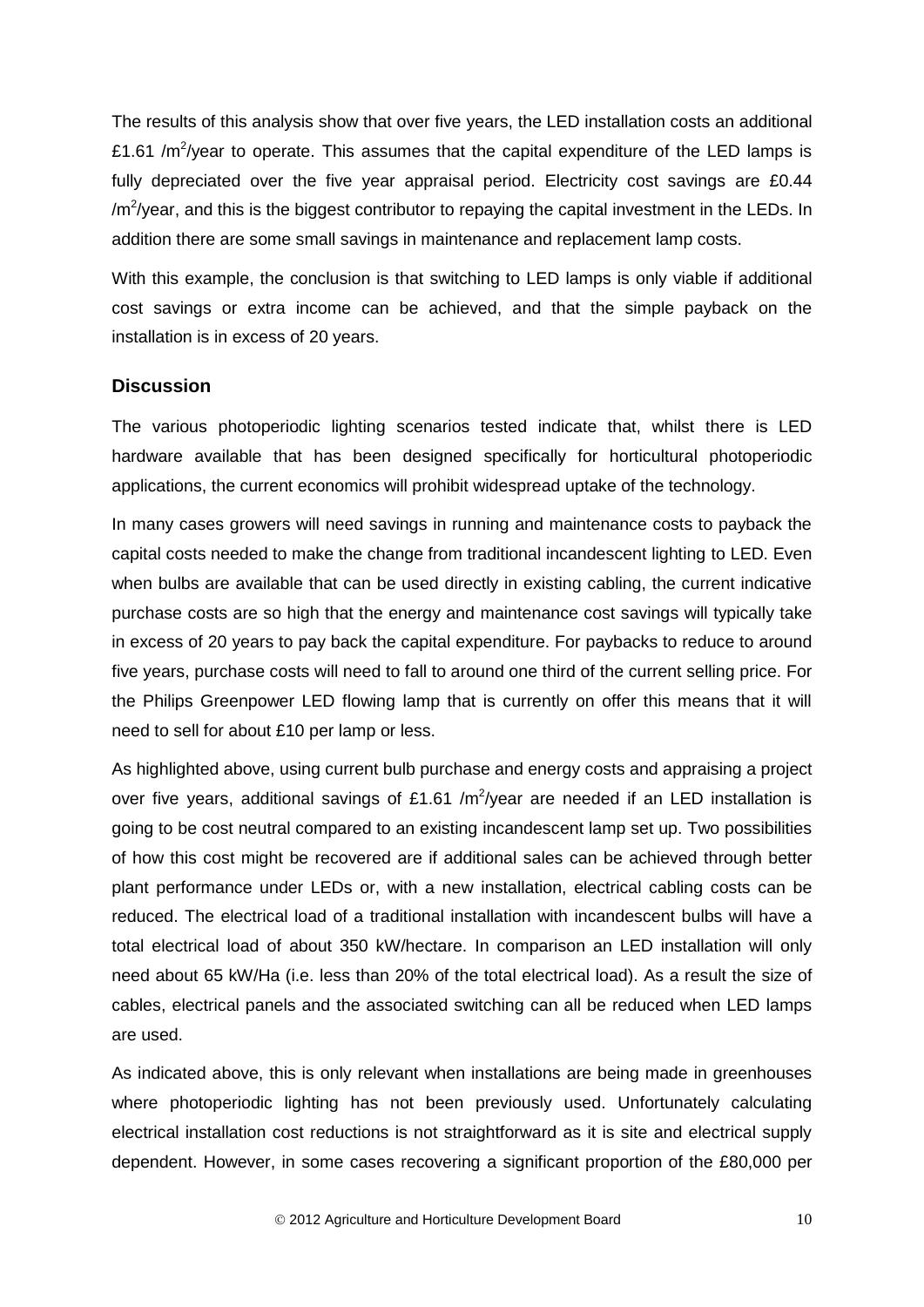hectare needed to make LEDs more cost effective (when appraised over five years) could be feasible.

## *Multi-tier & Replacement Lighting*

## **Background**

Multi-tier or 'replacement lighting' is typically used in applications like growing rooms or over multiple level benches in greenhouses. The technique is usually used where there is little or no natural light; hence why the term 'replacement lighting' is often used.

Traditional installations use tubular fluorescent lights which are usually mounted end to end in banks covering the whole growing area. This type of light treatment is usually restricted to use during the early stages of plant growth, and applications such as establishing cuttings or accelerating the growth of germinated seedlings are examples of commercial uses of the technique.

### **Installation specification and costs**

**Figure 2:** An example of LED linear fittings used in a multi-tier bench application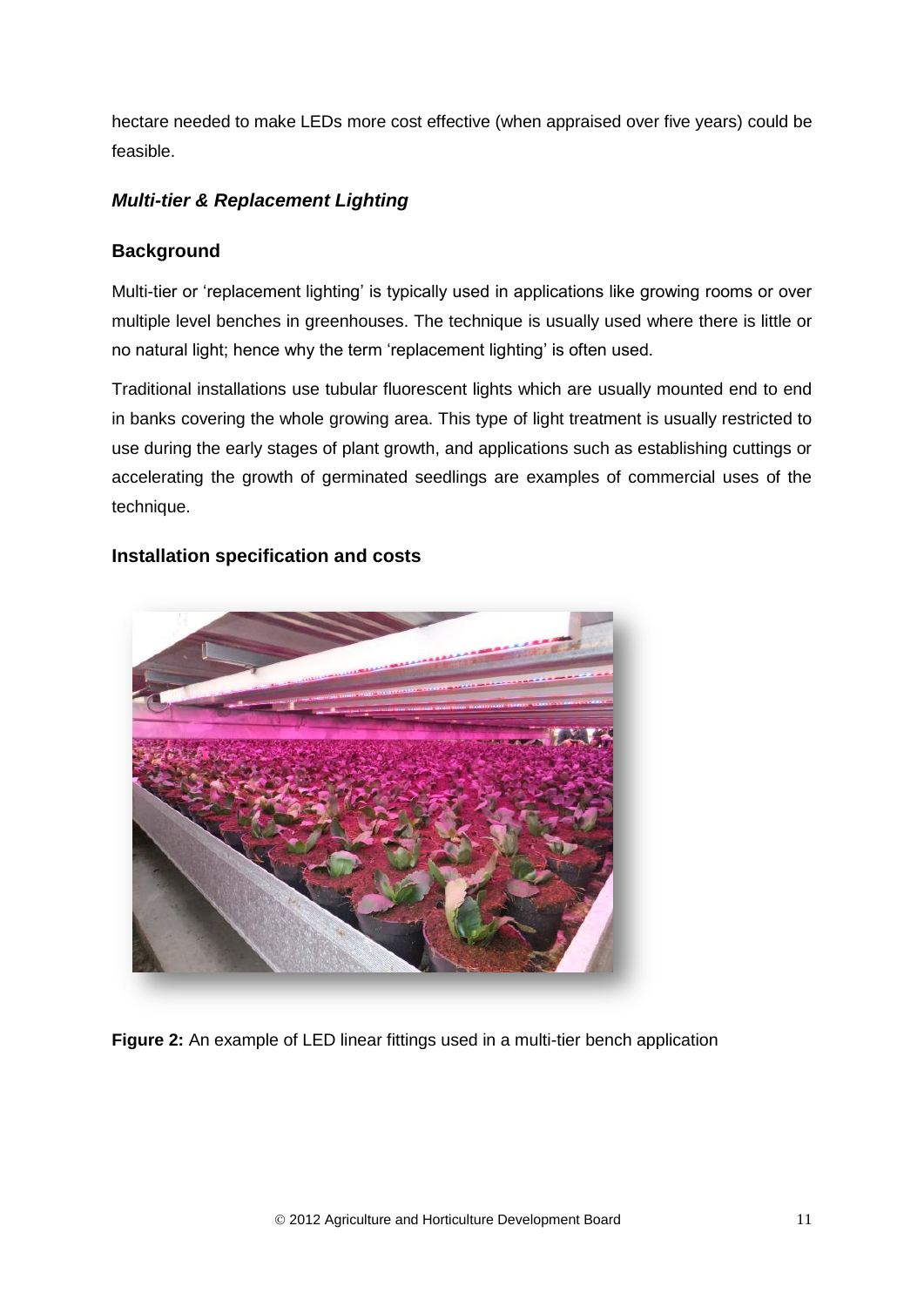The economics of switching from fluorescent to LED has been calculated based on replacing 35 W, 1.5 m length T5 fluorescent tubes with a 1.53 m length linear deep-red/blue spectrum (manufactured by Philips). The other assumptions used for the comparison were:

- Lighting level = 130  $\mu$ mol/m<sup>2</sup>/s.
- Operation time  $= 18$  hours per day for 75 days per year.
- $\bullet$  Electricity cost = 10 p/kWh.
- $\bullet$  Lit area = 3.2 m x 10 m.

LED lamp purchase cost  $= \pounds 70$  each. This is a budget cost obtained from Philips. In practice capital cost will depend on individual quotation for a specific project and will depend on factors such as number of lamps etc.

LED lamp installation  $cost = £20$  per lamp. Whilst the new lamps can be powered by the existing power infrastructure, modifications to the wiring and switchgear will be required. This is an estimate of the cost of this work.

The financial viability of this example was carried out using a five year appraisal period and it included all costs including electricity, maintenance and the replacement of any failed lamps.

The results of this analysis show that, over five years, the LED installation costs £13.49  $/m^2$ /year less to operate. This assumes that the capital expenditure on the LED lamps is fully depreciated over the five year appraisal period. Electricity cost savings are £10.28 /m<sup>2</sup>/year, and this is the biggest contributor to repaying the capital investment in the LEDs. In addition there are some small savings in maintenance and replacement lamps.

*With this example, the conclusion is that switching to LED lamps is viable so long as the crop performance under the LED is at least equivalent to that currently being achieved with fluorescent.*

## **Discussion**

The various multi-tier scenarios tested indicate that the current LED hardware can make some significant savings if it is used in a replacement lighting/multi–tier lighting situation. In fact, this type of application is the most promising for commercial uptake given the current development of LED fixtures for horticulture.

This assessment is however based on a scenario where fluorescent lighting is currently being used, and the LED alternative provides equivalent performance to the currently used light source. Also, it assumes that the installation costs for the LED fixtures are minimal as the cabling and switching infrastructure can be directly transferred from fluorescent to LED.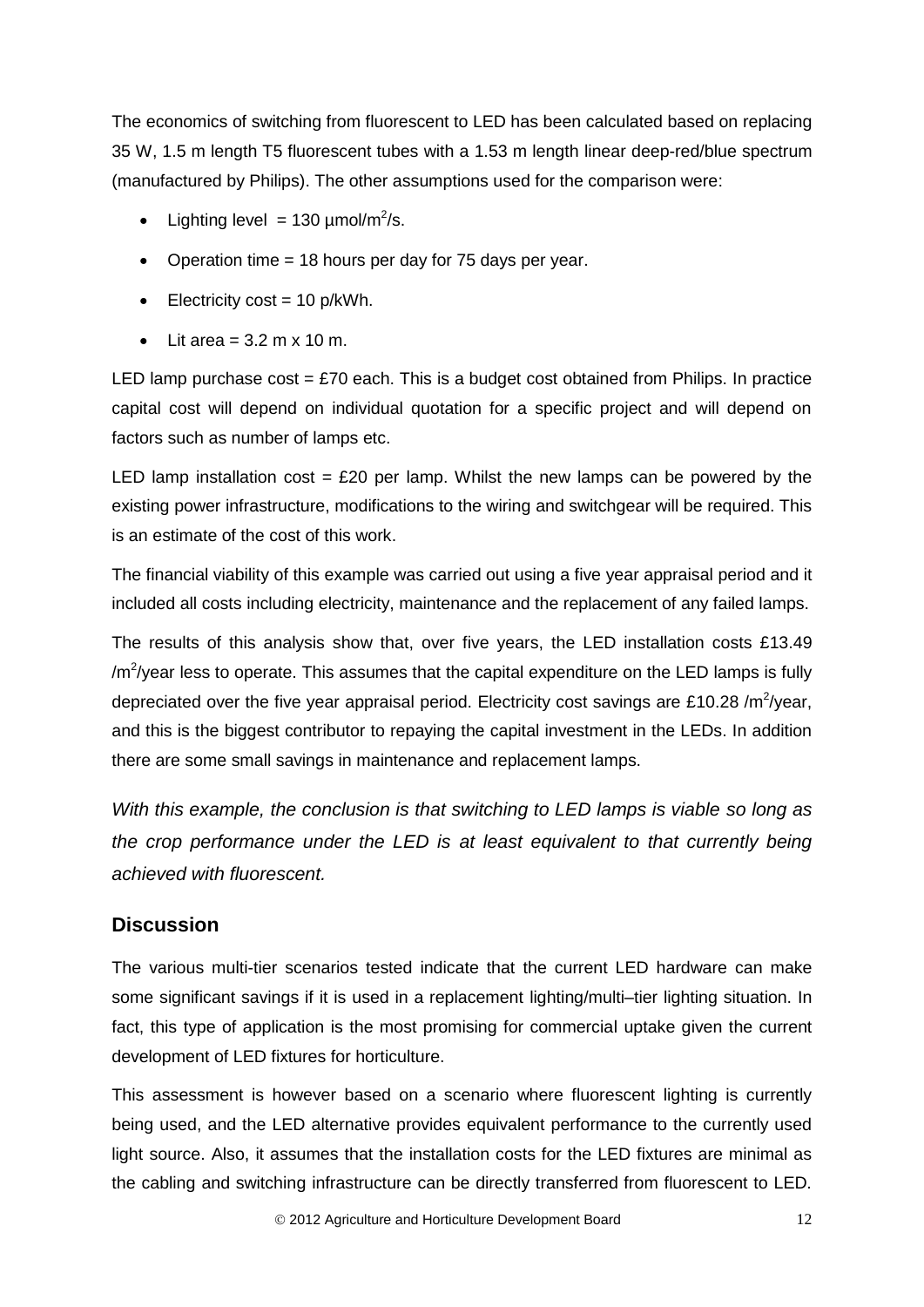In practice these assumptions are only going to be valid in a small number of circumstances, and for some growers the installation costs will make the switch from fluorescent to LED less economic. For example, in the example detailed above, if the installation costs rise to £45 per lamp, LEDs will then only break-even compared to fluorescent over the five year assessment period.

Also in some circumstances multi-tier lighting is not being used by growers and they may wish to investigate the viability of using the arrangement in conjunction with LED as a way to increase production. In this case the total cost of the installation has to be justified on the basis of increased revenue. Again, using the example above but assuming that no lighting is currently used, the additional revenue required to repay the project over five years is £267 /m<sup>2</sup>/year. This assumes an installation cost of £50 per LED lamp but no account is taken of the capital cost of providing the benching or any additional running costs (other than the electricity for lighting).

## *Inter-crop Lighting*

### *Background*

Inter-crop lighting is not currently in use in the UK. Whilst there are some examples of the technique being used by growers of cucumbers and tomatoes in Scandinavia and Northern Europe, the economics and the availability of suitable lighting equipment have prohibited wide commercial uptake.

However, the advent of LEDs opens up the possibility of greater use of the technique as it now becomes possible to put a light source deep into the crop canopy. This gives the potential to use artificial lighting to stimulate additional growth from the parts of the crop that are shaded in traditional lighting arrangements.

With the equipment that is currently available, the most likely uses are on vine crops such as tomato and cucumber, and for this reason this is the application that has been investigated in this project.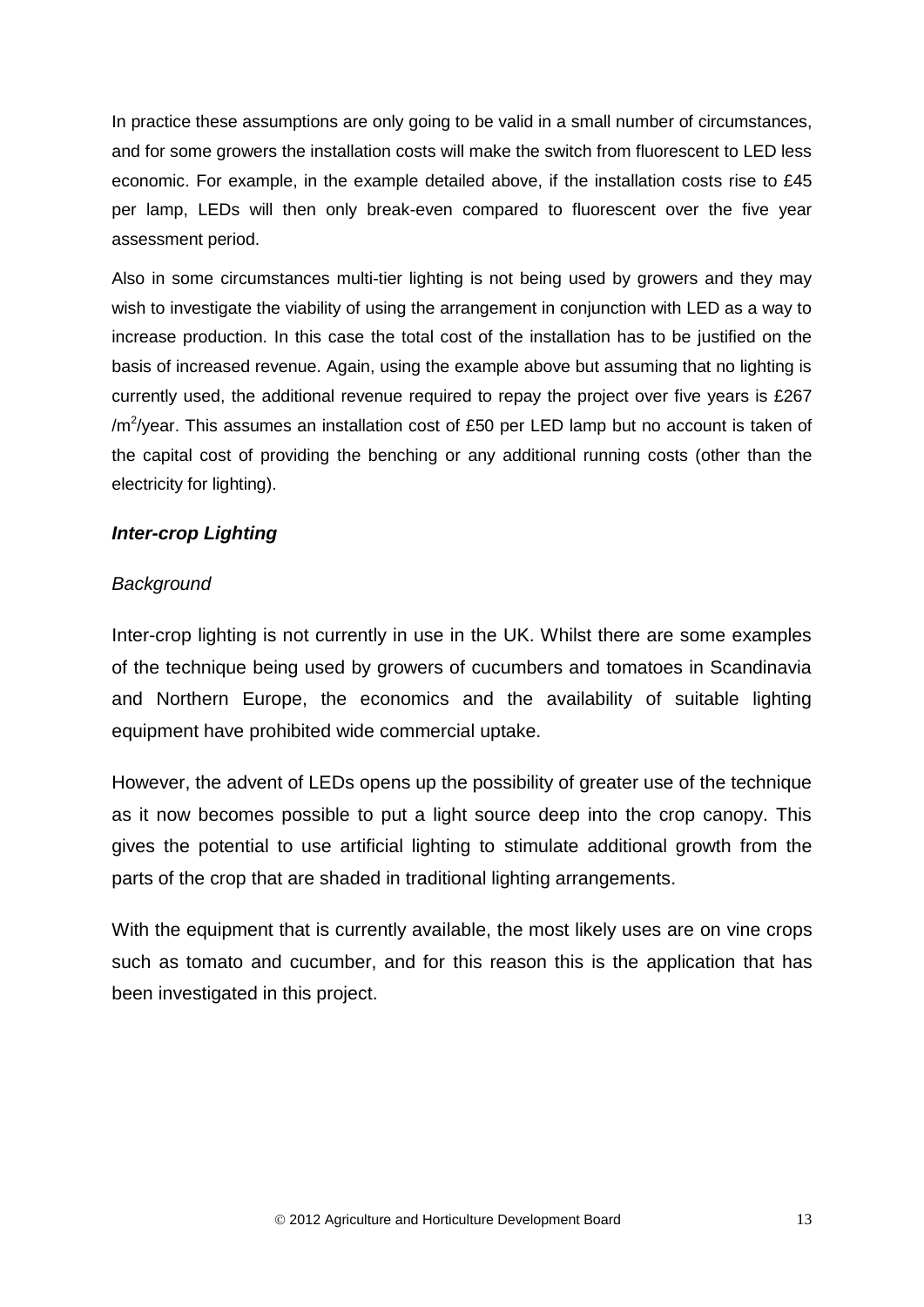### **Installation specification and costs**

Figure 3 below shows a typical installation of inter-lighting LEDs in a tomato crop.



Figure 3: An example of inter-lighting with LED for lighting a tomato crop. Here two sets of LED fittings are being used in conjunction with overhead HPS lighting

This photograph shows how the rows of LEDs are arranged in linear fittings that are mounted end to end in the V formed by the stems of the growing crop. Depending on the light level that is desired, one or more rows of LEDs can be used. In the above example two rows have been installed.

With the R&D that has been carried out so far, the installations have used the inter-lighting LEDs in conjunction with overhead high pressure sodium (HPS) supplementary lighting. Normal light levels for these HPS installations are in the range of 130 to 190  $\mu$ mol/m<sup>2</sup>/s (10,000 to 15,000 lux), and the suggestion is that the intensity of this overhead lighting can be reduced when inter-lighting is used. This assumes that moving the light directly to where the crop uses it (i.e. within the canopy) requires less light to be delivered at the head of the crop.

This approach has been used in the following example which has been used to illustrate the current economics of the technique.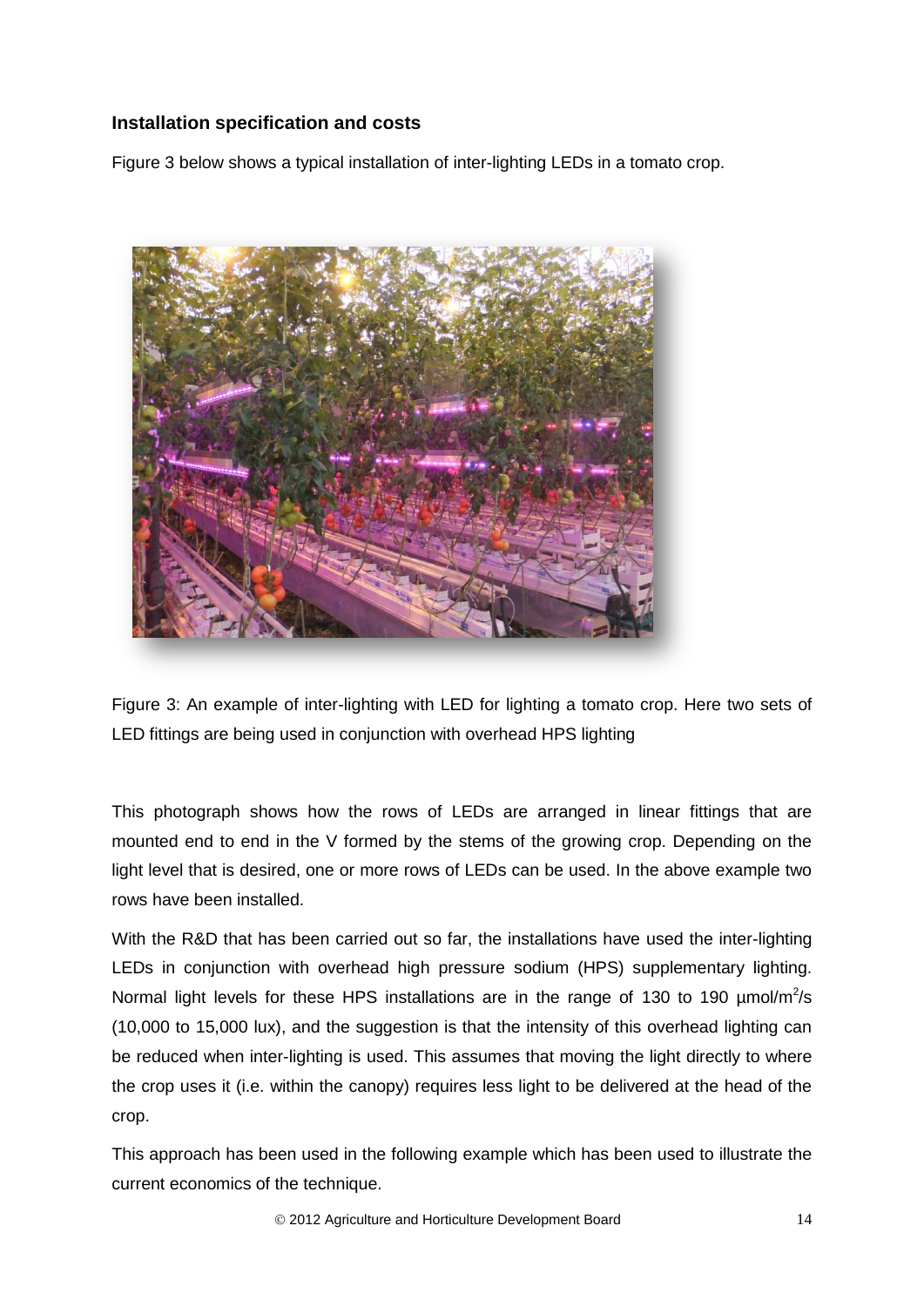The assumptions used for the example installation investigated were:

- Lighting level = 180  $\mu$ mol/m<sup>2</sup>/s (10,000 lux).
- Lit area = 50 m x 200 m = 10,000 m<sup>2</sup>.
- Crop row spacing  $= 1.6$  m.
- Operation time  $= 2,500$  hours per year.
- $\bullet$  Electricity cost = 10 p/kWh.
- $\bullet$  LED purchase cost = £75 each.
- $\bullet$  LED installation cost = £50 per fitting.

To carry out the evaluation, the total cost of purchase and operation has been calculated for the two alternative lighting arrangements:

- 1. Overhead supplementary lighting with HPS only.
- 2. A combination of overhead HPS and inter-lighting LED.

The HPS + LED combination is based on one row of LED only. In both cases the total delivered lighting level is as specified above.

This comparison shows that, over a five year appraisal period with full capital repayment, the additional income required from lighting is as follows:

- 1. Overhead HPS only = £31.50 /m<sup>2</sup>/year.
- 2. Overhead HPS + LED inter-lighting combination = £42.68 /m<sup>2</sup>/year.

After the end of the five year appraisal period (i.e. once the capital has been repaid) the additional income required to cover the operation and maintenance components alone reduces to the following:

- 1. Overhead HPS only = £26.02 /m<sup>2</sup>/year.
- 2. Overhead HPS + LED inter-lighting combination = £27.62 /m<sup>2</sup>/year.

Therefore, although the HPS + LED combination used less electricity, the savings are not sufficient to offset the additional maintenance/replacement costs and additional crop performance worth at least an extra £1.60 /m<sup>2</sup>/year is needed to justify the additional investment in LED.

#### **Discussion**

The scenario tested in this example highlights that additional production benefits are again needed for LED based inter-lighting to be a viable option right now. As highlighted, current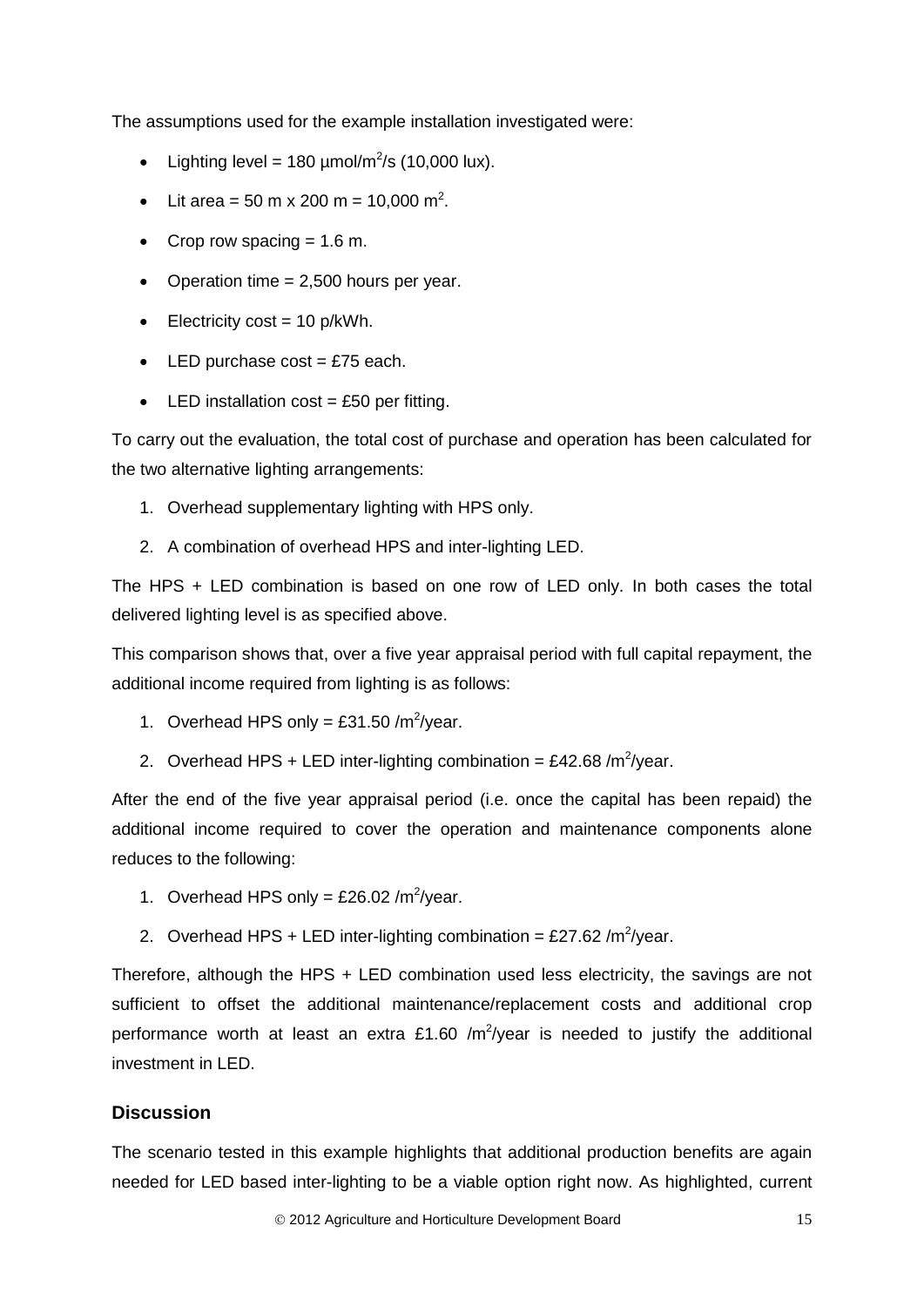applications are most likely to be on vine salad vegetable crops (tomato and cucumber), and the economics of supplementary lighting is marginal with these crops in the UK anyway. The calculations made here show that introducing LEDs does not improve this situation, and during the repayment period for the capital installation it requires a greater performance from the HPS + LED combination. For most growers producing a crop that is worth an additional £42.68 / $m^2$ /year is going to be a significant challenge. However, this is an appraisal that growers will need to make based on their own circumstances.

It could be argued that, for growers who currently do not have supplementary lighting, the HPS + LED option is the better solution as the extra £1.60 /m<sup>2</sup>/year needed to pay for the additional investment should be achievable. However, there is currently no evidence to substantiate what extra yield inter-lighting can return, and until this information is available investment decisions will be difficult to make.

Based on these findings, the overall conclusion is that inter-lighting using the currently available hardware is not likely to be an attractive economic proposition for growers in the UK.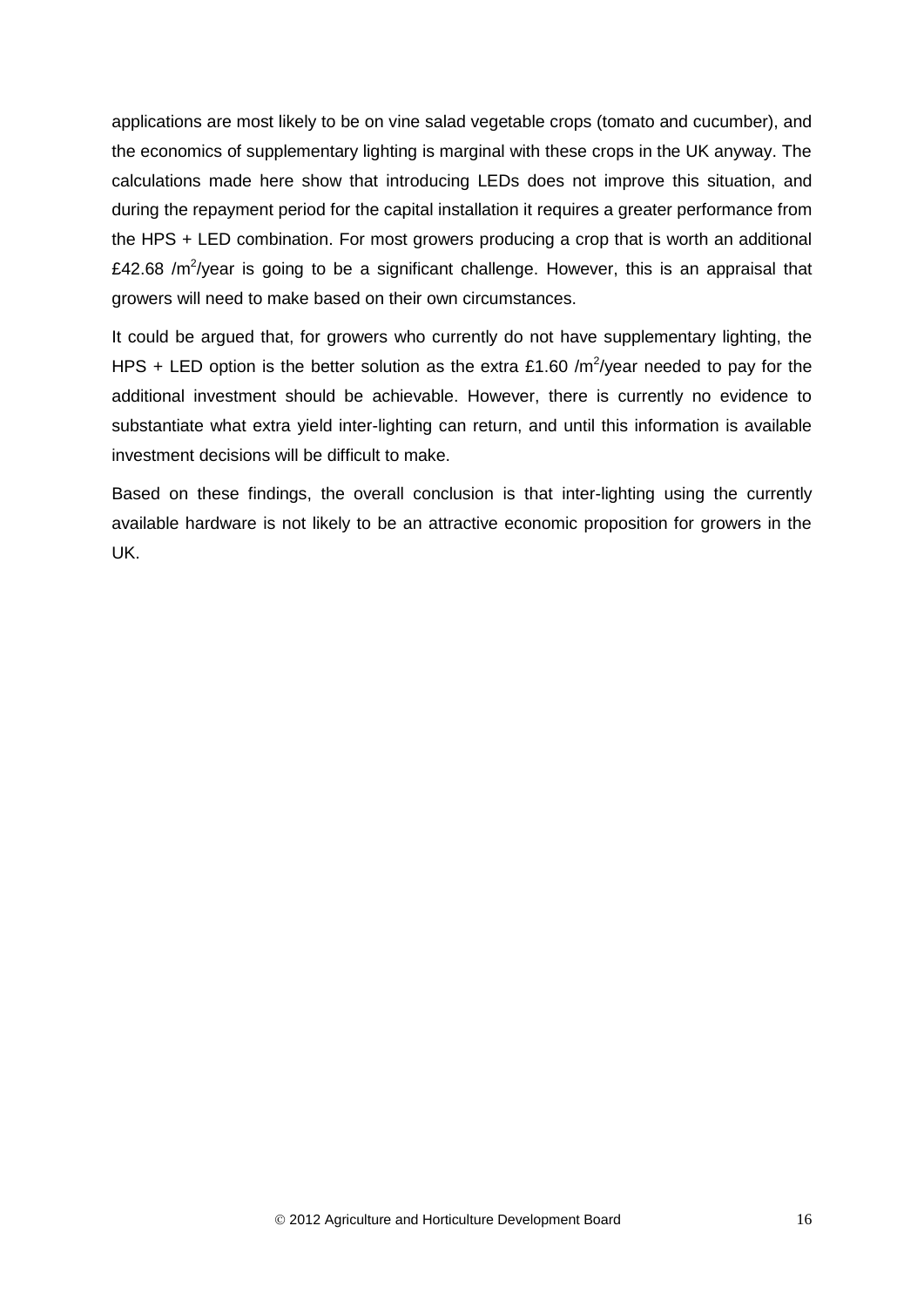## **Conclusions**

- 1. This study shows that, of the LED products that are currently available, linear fittings used in multi-tier bench or growing room applications are the most economically viable. If the LEDs are used to replace an existing installation based on fluorescent lamps considerable cost savings can be made and a payback in less than five years is realistic.
- 2. To be commercially attractive, photoperiodic lighting and inter-crop lighting needs to deliver additional production related benefits.
- 3. To pay back in less than five years, a photoperiodic lighting installation using LED needs to deliver an addition £1.61 /m<sup>2</sup>/year in crop value compared to a conventional equivalent.
- 4. Compared to a conventionally grown unlit crop, a supplementary lighting installation using inter-crop LEDs, in conjunction with overhead HPS, needs to return £42.68 /m<sup>2</sup>/year extra income to pay back in five years.
- 5. In all applications the LEDs make energy savings compared to the conventional light source alternatives. Some operation and maintenance cost savings are also made. However, in the majority of applications the magnitude of these savings is not sufficient to give commercially attractive paybacks (i.e. five years or less).
- 6. The findings of this study are based on a set of assumptions that are believed to be representative of the current commercial operation of growers. However, different circumstances will affect the outcome of the calculations that have been made and the conclusions that have been drawn.
- 7. To help growers asses the viability of LEDs based on inputs that are relevant to them, a set of spreadsheet calculators have been produced. These can be downloaded from the HDC GrowSave website [www.growsave.co.uk.](http://www.growsave.co.uk/)

All of the above conclusions are based on the premise that the lighting recommendations for conventional light sources transfer to LEDs. Further R&D is required to determine if this is the case, or to quantify the advantages of tailored spectral outputs that can be engineered with LEDs.